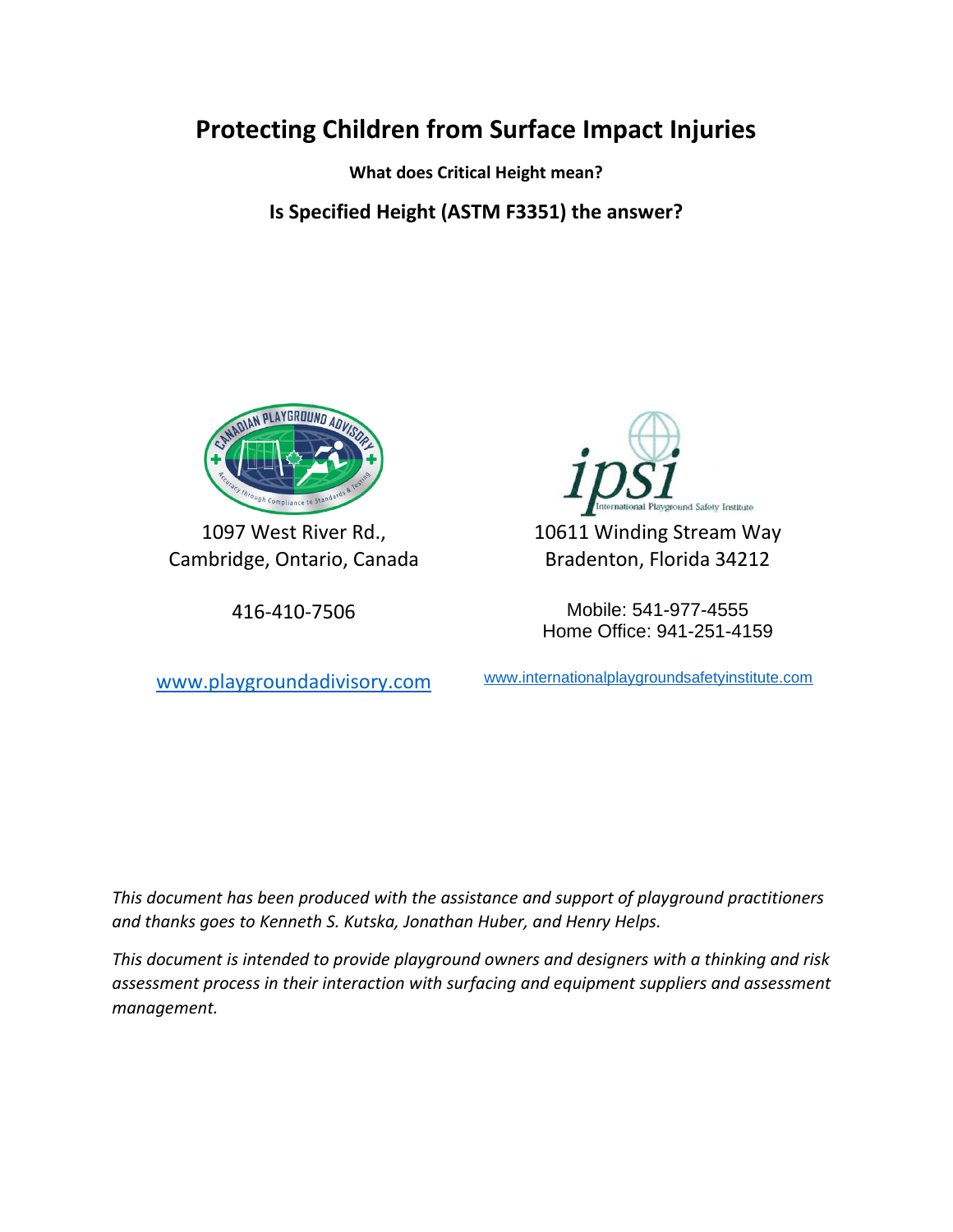## **Abstract - Determination of "Specified/Drop" Height**

Play is the self-directed activity of the participant presented with a graduated challenge of their own choosing. This is not restricted to the formalized play structure that is found in parks and school yards, however that setting will be the central point of this paper. The key focus will be on the considerations of from what height does the player need protection starting with the installation of an impact attenuating surface and throughout its functional life.

The risk (likelihood of an injury severity and the opportunity to avoid it) of a fall is integral part of the playground. Human beings are hardwired to climb and that exposes the climber to a fall. Prevention of an injury will be based on the user (their skill, ability to avoid a fall, and their capacity to understand the likelihood and consequence) and the physical site (height of the fall, preventative structures, and impact attenuation properties of the surface). The hazard is the impact with the surface, while the hazardous situation is the exposure to the fall. The hazardous event occurs when the person impacts the surface resulting in an injury or harm. The severity of the injury sustained will have a lot to do with the forces exerted onto the body. This is not unlike an automobile accident and that is why automotive data is used to better understand the mechanism of injuries. Like in an automobile the speed of the moving body falling in the playground from high structures is critical to the severity.

Playgrounds are known as "attractive nuisances" in that they attract children who often have a mind of their own and are learning the limits of the bodies rather than acting upon a vast encyclopedia of knowledge and experience that is available to the adult. The CPSC Handbook on Public Playground Safety has consistently stated "all playgrounds present some challenge and because children can be expected to use equipment in unintended and unanticipated ways, adult supervision is highly recommended." Children are building a volume of knowledge with life skill experiences and a significant part of learning comes with failure and by successfully overcoming the challenge and moving to the next one.

Public access play equipment presents physical, mental, and social challenges to the child and their peers, being life skill building. Many of those challenges involve climbing as high as possible. You cannot slide down if you do not first go up. When you swing, the gaining of elevation increases the experience. A balance beam is only interesting if you have the perceived challenge of a fall or you might as well walk a line painted on the floor. Overhead events are only interesting if you are elevated to test your upper body strength. And then we have climbing for the sake of climbing. For each type of play there is the opportunity to FALL.

The Designer/Owner/Operator (D/O/O) will have to understand the frequency of falls that could occur through exposure to the challenge. The D/O/O will also have to understand the severity of injury that is likely and what severity of injury they are prepared to tolerate for their play environment. This will be unique to each playground owner based on their tolerance of risk of harm and potential liability. Falls will occur as a normal result of play on the playground with frequency of injury being the measure of how often the fall results in a medically treated injury. Severity is how badly hurt the child is and what is the extent of the medical intervention. Falling is a benefit of play for all young children. Nobody ever learned to walk without falling several times.

Strangely, the fall is a learning experience, with the child understanding that they need to improve either their skill or modify their approach to the challenge or the taking of risks. How often they fall is up to their ability to overcome the challenge, the European Playground Standard (En1176) introduction states that



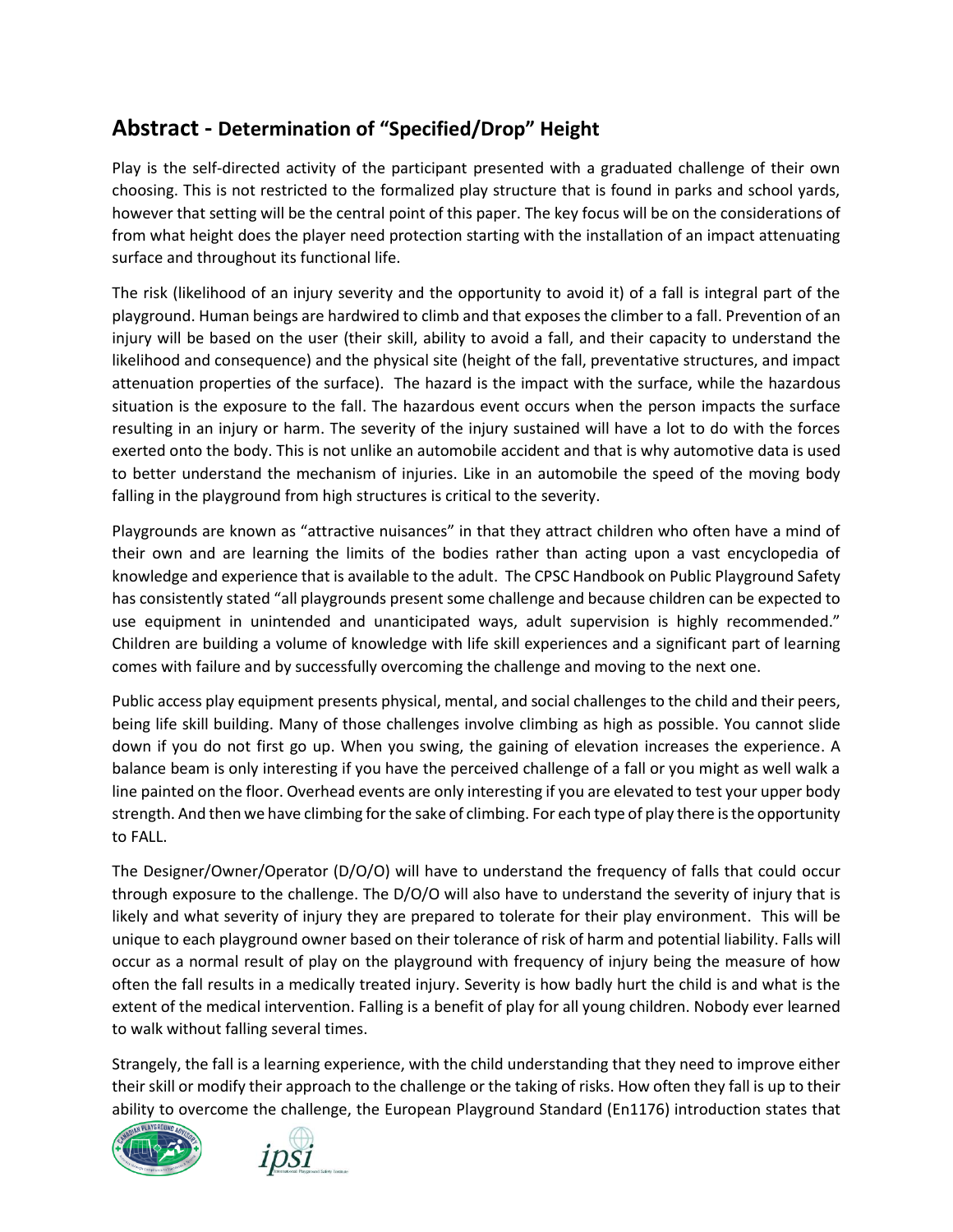the occasional bumps and bruises have the benefit of being great motivators. Society and the D/O/O will decide as to what injury severity they are willing to accept based on local cultural norms. That could be a bump or bruise but is more likely a minor concussion or fracture provided there is no need for surgery or hospitalization, which increases the severity. A consequence that is life-changing, catastrophic, or even results in a fatality are generally unacceptable to everyone.

With this in mind, the following pages will describe how the many existing playground surfacing standards relate to one another and the potential for injury reduction. At the end of the discussion we will present the benefits to the D/O/O in adopting the new ASTM F3351 standard commonly referred to as the "specified height test" to provide better surfacing performance information that could result in everyone providing more impact attenuating protection for falling children resulting from risky more challenging play while better meeting their needs for risky more challenging play and still address the owner's desire for injury reduction without eliminating the more challenging play opportunities. If manufactures and designers of play equipment are ultimately held to the regulatory requirement to prevent serious injuries they might well recommend surfacing with a "specified height" well in excess of the minimum playground equipment fall height or the critical height of the surfacing systems under consideration for purchase to shift some if not all the burden of injury prevention from the owner to the surfacing supplier. This might likely call into question if the piece of playground equipment presents a higher level of challenge thereby increasing the probability for a higher risk of falling and where the "specified height" strategy would beneficial.

The current simplistic approach to playground design is to adopt a specification that requires compliance with ASTM F1292 which establishes the minimum impact attenuation requirements for playground surfacing and the maximum fall height at which the surface would not likely result in a life-threatening head injury. This is more appropriately known as the "Critical Height" of the surface when tested in the laboratory to ASTM F1292 after the surface samples have been conditioned at 3 temperatures. The ASTM F1487 standard which deals with performance standards for public playground equipment requires, and the *U.S. CPSC Handbook on Public Playground Safety* recommends, the critical height rating of the surfacing within the equipment use zones meet or exceed the fall height of the playground equipment. The reality is the injury thresholds in these standards were established in the 1970's and adopted by playground safety standards writing organizations as early as 1981 to 1993. Based on today's preponderance of litigation these standards do not reflect the views of society today. D/O/Os will have to develop a more comprehensive knowledge of the relationship of the falling child to the surfacing impact attenuation performance to truly understand the mechanism of injury probability and severity. Only then will the D/O/Os be prepared to discuss the developmental benefits the play environment they expose the children of their community to and potentially defend their position to a parent, caregiver, superior, or in a court of law.

The following chapters will discuss and examine.

- The content of various standards and regulations in playgrounds, particularly the severity of injuries with "critical height"
- Understanding injury thresholds and establishing impact attenuation surfacing performance